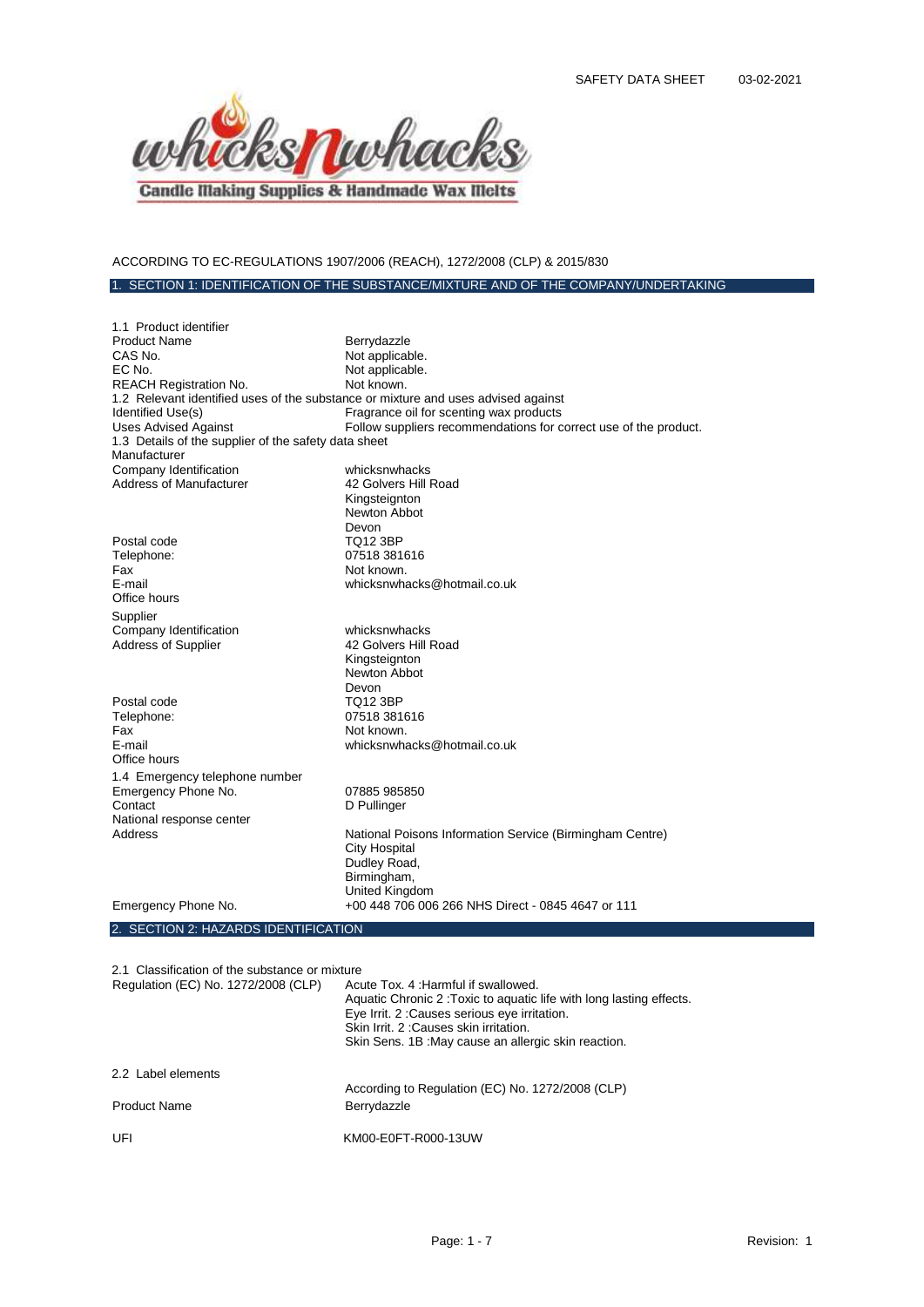

| Hazard Pictogram(s)                             | GHS07                                                                                                                                                                                                        | GHS09 |
|-------------------------------------------------|--------------------------------------------------------------------------------------------------------------------------------------------------------------------------------------------------------------|-------|
| Signal Word(s)                                  | Warning                                                                                                                                                                                                      |       |
| Hazard Statement(s)                             | H302: Harmful if swallowed.<br>H315: Causes skin irritation.<br>H317: May cause an allergic skin reaction.<br>H319: Causes serious eye irritation.<br>H411: Toxic to aquatic life with long lasting effects. |       |
| Precautionary Statement(s)<br>2.3 Other hazards | None.<br>None known.                                                                                                                                                                                         |       |
| 2.4 Additional Information                      | For full text of H/P Statements see section 16.                                                                                                                                                              |       |

## 3. SECTION 3: COMPOSITION/INFORMATION ON INGREDIENTS

3.1 Substances

Not applicable.

3.2 Mixtures

| HAZARDOUS INGREDIENT(S)                                                        | CAS No.    | EC No. / REACH<br>Registration No. |           | %W/W Hazard Statement(s)                                                                                                        | Hazard<br>Pictogram(s)           |
|--------------------------------------------------------------------------------|------------|------------------------------------|-----------|---------------------------------------------------------------------------------------------------------------------------------|----------------------------------|
| benzyl benzoate                                                                | 120-51-4   | 204-402-9                          |           | 40-50 Acute Tox, 4 H302<br>Aquatic Chronic 2 H411                                                                               | GHS07<br>GHS09                   |
| exo-1,7,7-<br>trimethylbicyclo[2.2.1]hept-2-yl<br>acetate                      | 125-12-2   | 204-727-6                          | 20-30     | Skin Irrit. 2 H315<br>Aquatic Chronic 2 H411                                                                                    | GHS07<br>GHS09                   |
| eugenol                                                                        | 97-53-0    | 202-589-1                          | $5 - 10$  | Skin Sens. 1B H317<br>Eve Irrit. 2 H319                                                                                         | GHS07                            |
| Fir, Abies sibirica, ext.                                                      | 91697-89-1 | 294-351-9                          | $1 - 2$   | Flam. Lig. 3 H226<br>Asp. Tox. 1 H304<br>Skin Irrit. 2 H315<br>Skin Sens. 1 H317<br>Eye Irrit. 2 H319<br>Aquatic Chronic 1 H410 | GHS02<br>GHS08<br>GHS07<br>GHS09 |
| $\alpha$ , $\beta$ , $2$ , $2$ , $3$ -pentamethylcyclopent-3-<br>ene-1-butanol | 65113-99-7 | 265-453-0                          | $1 - 2$   | Aquatic Chronic 2 H411                                                                                                          | GHS09                            |
| cinnamaldehyde                                                                 | 104-55-2   | 203-213-9                          | $1 - 2$   | Skin Sens, 1 H317<br>Aquatic Chronic 2 H411                                                                                     | GHS07<br>GHS09                   |
| (R)-p-mentha-1,8-diene d-limonene 5989-27-5                                    |            | 227-813-5                          | $1 - 2$   | Flam. Liq. 3 H226<br>Skin Irrit. 2 H315<br>Skin Sens. 1 H317<br>Aquatic Acute 1 H400<br>Aquatic Chronic 1 H410                  | GHS02<br>GHS07<br>GHS09          |
| Pimenta racemosa, ext.                                                         | 85085-61-6 | 285-385-5                          | $0.1 - 1$ | Asp. Tox. 1 H304<br>Skin Sens. 1 H317<br>Eye Irrit. 2 H319<br>Muta. 2 H341                                                      | GHS08<br>GHS07<br>GHS09          |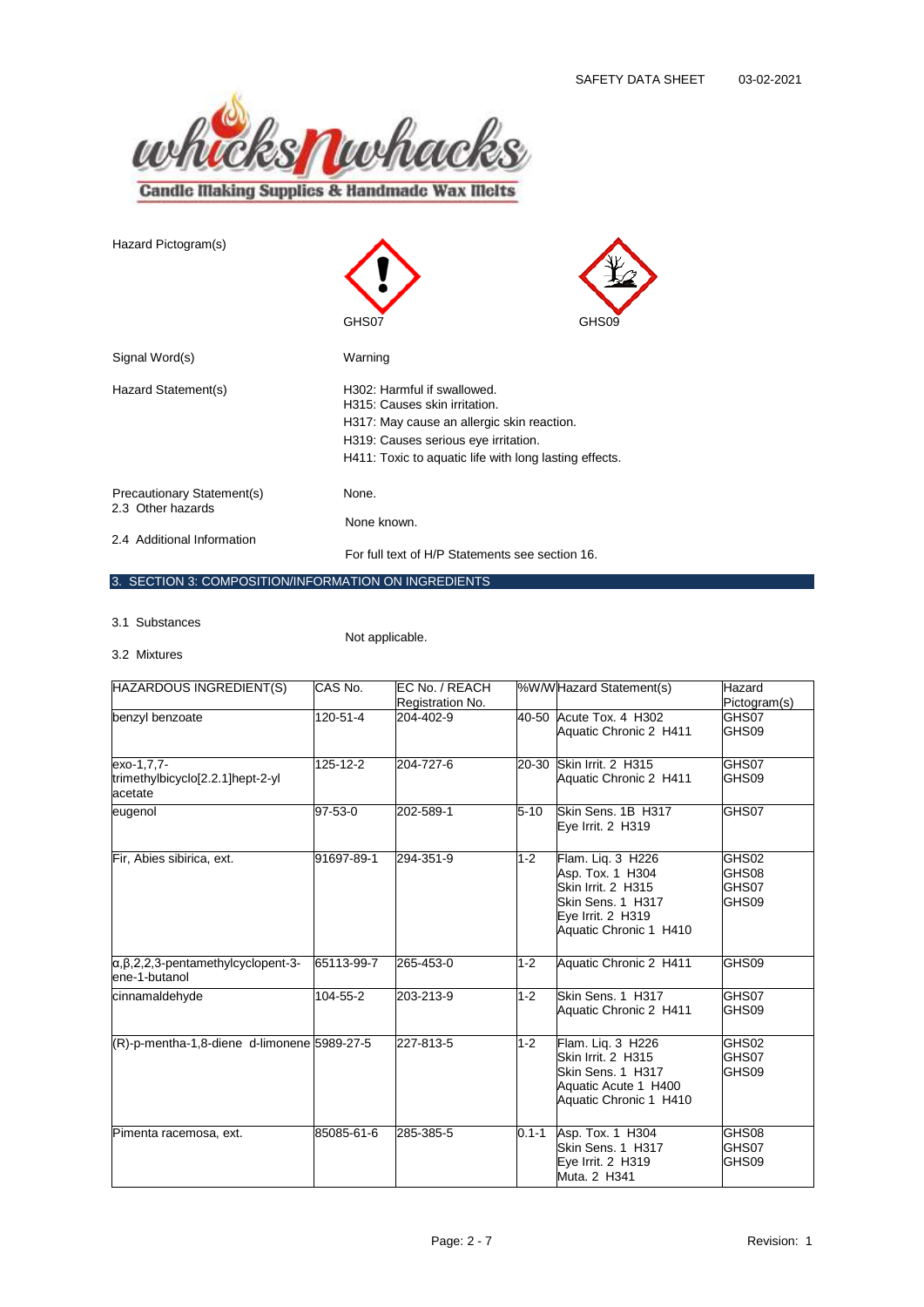

**Candle Making Supplies & Handmade Wax Melts** 

|                       |           |           |         | Aquatic Chronic 2 H411                                            |                |
|-----------------------|-----------|-----------|---------|-------------------------------------------------------------------|----------------|
| linalool              | 78-70-6   | 201-134-4 | $0 - 1$ | Skin Irrit. 2 H315                                                | GHS07          |
| citral                | 5392-40-5 | 226-394-6 | $0 - 1$ | Skin Irrit. 2 H315<br>Skin Sens. 1 H317                           | GHS07          |
| benzyl alcohol        | 100-51-6  | 202-859-9 | 0.00    | Acute Tox. 4 H302<br>Acute Tox. 4 H332                            | GHS07          |
| benzyl salicylate     | 118-58-1  | 204-262-9 | $0 - 1$ | Skin Sens. 1 H317<br>Aquatic Chronic 3 H412                       | GHS07          |
| citronellol           | 106-22-9  | 203-375-0 | $0 - 1$ | Skin Irrit. 2 H315<br>Skin Sens. 1 H317<br>Aquatic Chronic 2 H411 | GHS07<br>GHS09 |
| geraniol              | 106-24-1  | 203-377-1 | $0 - 1$ | Skin Irrit. 2 H315<br>Skin Sens. 1 H317<br>Eye Dam. 1 H318        | GHS07<br>GHS05 |
| α-hexylcinnamaldehyde | 101-86-0  | 202-983-3 | $0 - 1$ | Skin Sens. 1 H317<br>Aquatic Chronic 2 H411                       | GHS07<br>GHS09 |

## 4. SECTION 4: FIRST AID MEASURES

| 4.1 Description of first aid measures                                                                         |                                                                                                                                                                                         |  |
|---------------------------------------------------------------------------------------------------------------|-----------------------------------------------------------------------------------------------------------------------------------------------------------------------------------------|--|
| Inhalation                                                                                                    | Treat symptomatically.                                                                                                                                                                  |  |
| <b>Skin Contact</b>                                                                                           | Take off immediately all contaminated clothing and wash it before reuse. If skin<br>irritation or rash occurs: Get medical advice/attention. Specific treatment (see on<br>this label). |  |
| Eye Contact                                                                                                   | Rinse cautiously with water for several minutes. Remove contact lenses, if present<br>and easy to do. Continue rinsing. If eye irritation persists: Get medical<br>advice/attention.    |  |
| Ingestion                                                                                                     | Rinse mouth. Immediately call a POISON CENTER/doctor.                                                                                                                                   |  |
| 4.2 Most important symptoms and effects, both acute and delayed<br>Causes burns. Allergic contact dermatitis. |                                                                                                                                                                                         |  |
| 4.3 Indication of any immediate medical attention and special treatment needed                                |                                                                                                                                                                                         |  |
|                                                                                                               | Specific treatment (see on this label). Treat symptomatically.                                                                                                                          |  |

### 5. SECTION 5: FIREFIGHTING MEASURES

| 5.1 Extinguishing media                                   |                                                                                                                                                     |  |
|-----------------------------------------------------------|-----------------------------------------------------------------------------------------------------------------------------------------------------|--|
| Suitable Extinguishing media                              | As appropriate for surrounding fire.                                                                                                                |  |
| Unsuitable extinguishing media                            | None.                                                                                                                                               |  |
| 5.2 Special hazards arising from the substance or mixture |                                                                                                                                                     |  |
|                                                           | May decompose in a fire, giving off toxic and irritant vapours.                                                                                     |  |
| 5.3 Advice for firefighters                               |                                                                                                                                                     |  |
|                                                           | Fire fighters should wear complete protective clothing including self-contained<br>breathing apparatus. Dike fire control water for later disposal. |  |

# 6. SECTION 6: ACCIDENTAL RELEASE MEASURES

6.1 Personal precautions, protective equipment and emergency procedures

| 6.2 Environmental precautions | Provide adequate ventilation. Wear suitable protective clothing, gloves and eve/face<br>protection.                                             |
|-------------------------------|-------------------------------------------------------------------------------------------------------------------------------------------------|
|                               | Avoid release to the environment. Spillages or uncontrolled discharges into<br>watercourses must be alerted to the appropriate regulatory body. |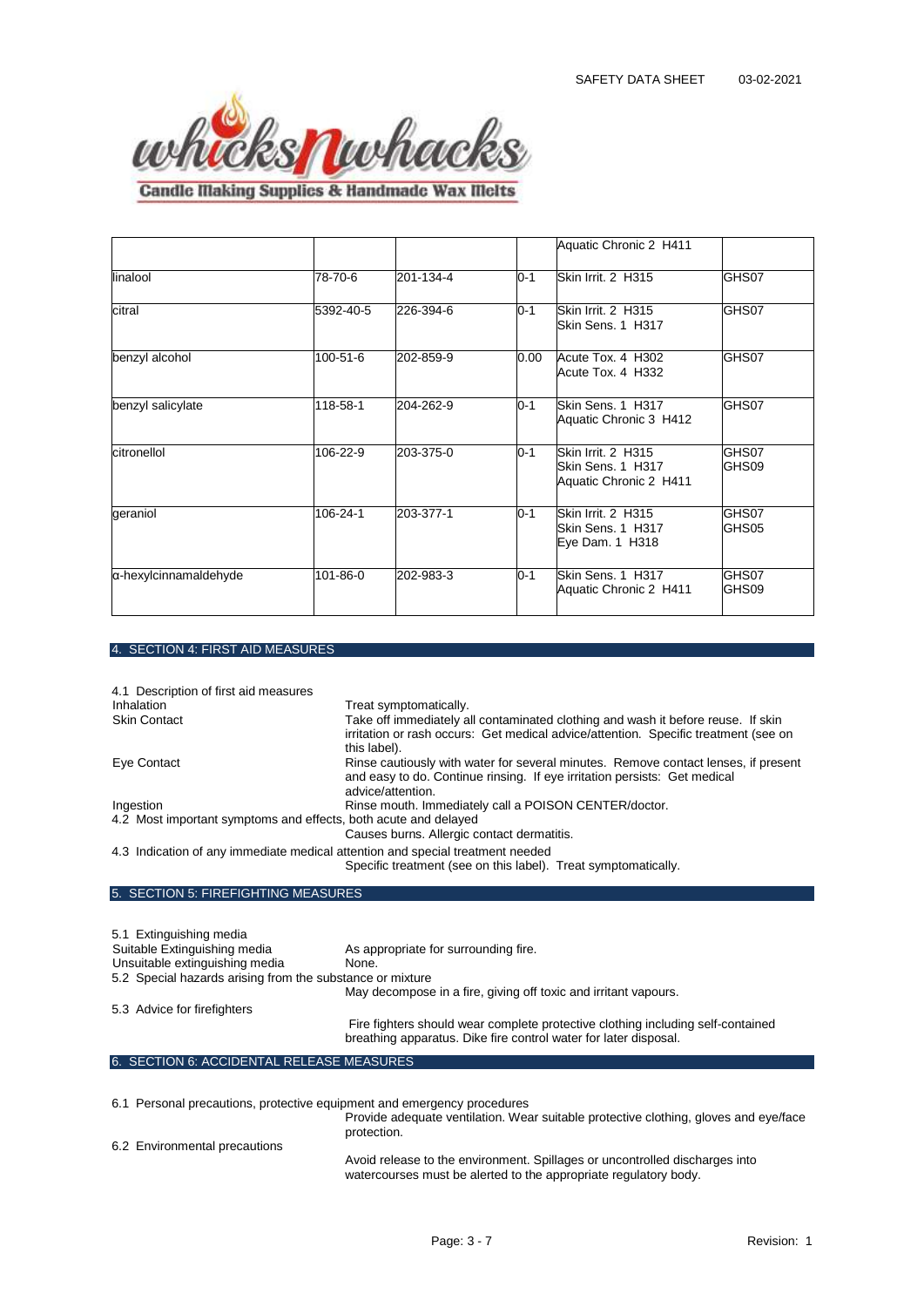

| 6.3 Methods and material for containment and cleaning up                                                                         | Collect spillage. Adsorb spillages onto sand, earth or any suitable adsorbent<br>material. Contain spillages with sand, earth or any suitable adsorbent material. Earth<br>may be shovelled to contain spillage and to avoid contamination of sewers and<br>watercourses. |
|----------------------------------------------------------------------------------------------------------------------------------|---------------------------------------------------------------------------------------------------------------------------------------------------------------------------------------------------------------------------------------------------------------------------|
| 6.4 Reference to other sections                                                                                                  | See Also Section 8, 13.                                                                                                                                                                                                                                                   |
| 7. SECTION 7: HANDLING AND STORAGE                                                                                               |                                                                                                                                                                                                                                                                           |
| 7.1 Precautions for safe handling                                                                                                | Wash hands thoroughly after handling. Do not eat, drink or smoke when using this<br>product. Avoid breathing dust/fume/gas/mist/vapours/spray. Wear protective<br>gloves/protective clothing/eye protection/face protection.                                              |
| 7.2 Conditions for safe storage, including any incompatibilities                                                                 |                                                                                                                                                                                                                                                                           |
| Storage temperature<br>Storage life<br>Incompatible materials<br>7.3 Specific end use(s)                                         | Ambient.<br>Stable under normal conditions.<br>None known.                                                                                                                                                                                                                |
|                                                                                                                                  | Fragrance oil for scenting wax products                                                                                                                                                                                                                                   |
| 8. SECTION 8: EXPOSURE CONTROLS/PERSONAL PROTECTION                                                                              |                                                                                                                                                                                                                                                                           |
| 8.1 Control parameters<br>8.1.1 Occupational Exposure Limits<br>8.2 Exposure controls<br>8.2.1. Appropriate engineering controls | No Occupational Exposure Limits assigned<br>Use with ventilation, local exhaust ventilation or breathing protection. A washing                                                                                                                                            |
|                                                                                                                                  | facility/water for eye and skin cleaning purposes should be present.                                                                                                                                                                                                      |
| 8.2.2. Personal protection equipment                                                                                             | Wear eye protection with side protection (EN166).                                                                                                                                                                                                                         |
| Eye Protection                                                                                                                   | Wear protective clothing and gloves: Impervious gloves (EN 374).                                                                                                                                                                                                          |
| Skin protection                                                                                                                  | A suitable mask with filter type A (EN14387 or EN405) may be appropriate.                                                                                                                                                                                                 |
| Respiratory protection<br>Thermal hazards                                                                                        | None known.<br>8.2.3. Environmental Exposure Controls Spillages or uncontrolled discharges into watercourses must be alerted to the<br>appropriate regulatory body.                                                                                                       |

9. SECTION 9: PHYSICAL AND CHEMICAL PROPERTIES

9.1 Information on basic physical and chemical properties Appearance Liquid.

|                                         | Colour: Pale yellow to amber/olive yellow |
|-----------------------------------------|-------------------------------------------|
| Odour                                   | Conforms to standard                      |
| Odour threshold                         | Not known.                                |
| pH                                      | Not known.                                |
| Melting point/freezing point            | Not known.                                |
| Initial boiling point and boiling range | Not known.                                |
| <b>Flash Point</b>                      | >166 F (74.44 C)                          |
| Evaporation rate                        | Not known.                                |
| Flammability (solid, gas)               | Not known.                                |
|                                         |                                           |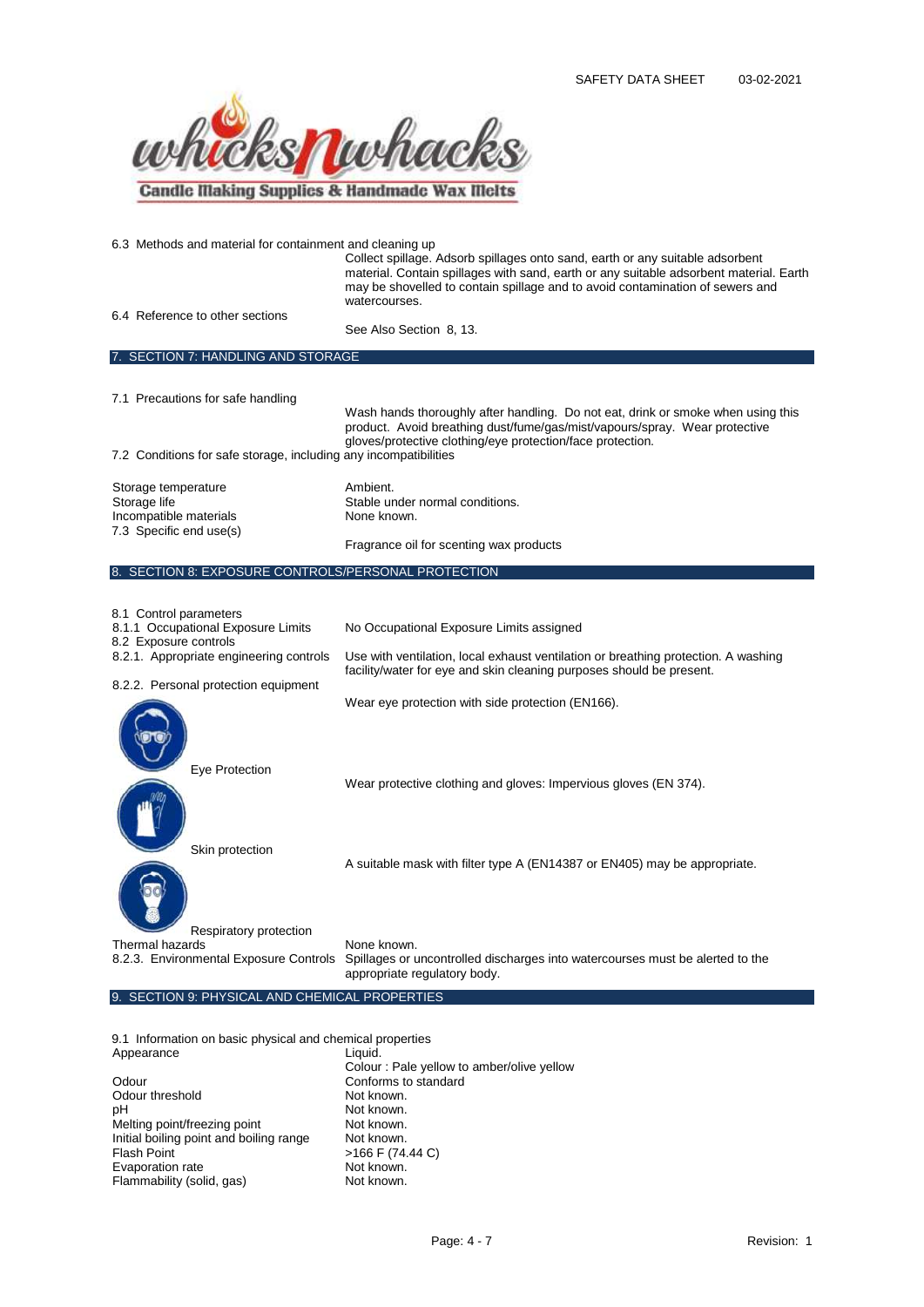

**Candle Making Supplies & Handmade Wax Melts** 

Upper/lower flammability or explosive limits<br>Vapour pressure Vapour density **Not known.**<br>
Density (g/ml) **Not known.** Density (g/ml)<br>
Relative density<br>
1.0415 @ 25 C Relative density<br>Solubility(ies) Partition coefficient: n-octanol/water

Auto-ignition temperature **Not known.**<br>
Decomposition Temperature (°C) Not known Decomposition Temperature (°C)<br>Viscosity Explosive properties Oxidising properties Not oxidising. 9.2 Other information

Not known.

 $0.1653$  mmHg  $@$  20 C<br>Not known. Solubility (Water) : Insoluble in water. Solubility (Other) : Not known.<br>Not known. Not known.<br>Not explosive. None.

#### 10. SECTION 10: STABILITY AND REACTIVITY

| 10.1 Reactivity                         |                                                                |
|-----------------------------------------|----------------------------------------------------------------|
|                                         | None anticipated.                                              |
| 10.2 Chemical Stability                 |                                                                |
|                                         | Stable under normal conditions.                                |
| 10.3 Possibility of hazardous reactions |                                                                |
|                                         | No hazardous reactions known if used for its intended purpose. |
| 10.4 Conditions to avoid                |                                                                |
|                                         | None anticipated.                                              |
| 10.5 Incompatible materials             | Not known.                                                     |
|                                         |                                                                |
| 10.6 Hazardous decomposition products   | No hazardous decomposition products known.                     |
|                                         |                                                                |

#### 11. SECTION 11: TOXICOLOGICAL INFORMATION

11.1 Information on toxicological effects<br>Acute toxicity - Ingestion

Acute toxicity - Skin Contact Not classified.<br>
Acute toxicity - Inhalation Low acute toxicity Acute toxicity - Inhalation<br>Skin corrosion/irritation Respiratory sensitization data **Not classified.**<br>Germ cell mutagenicity **Not classified.** Germ cell mutagenicity **Not classified.**<br>
Carcinogenicity **Not classified.** Carcinogenicity (Not classified.<br>
Reproductive toxicity (Not classified. Reproductive toxicity Lactation **Not classified**. STOT - single exposure Not classified.<br>STOT - repeated exposure Not classified. STOT - repeated exposure Mot classified.<br>Aspiration hazard Not classified. Aspiration hazard 11.2 Other information

Calculation method : Harmful if swallowed. Calculation method : Calculated acute toxicity estimate (ATE) Calc ATE - 1173.16000<br>Not classified. Calculation method : Causes skin irritation. Serious eye damage/irritation Calculation method : Causes serious eye irritation.<br>
Skin sensitization data Calculation method : May cause an allergic skin re Calculation method : May cause an allergic skin reaction.<br>Not classified.

Not known.

### 12. SECTION 12: ECOLOGICAL INFORMATION

Toxicity - Aquatic invertebrates Not known.<br>Toxicity - Fish Not known. Toxicity - Fish Not known.<br>
Toxicity - Algae Not known. Toxicity - Algae Toxicity - Sediment Compartment Mot classified.<br>
Toxicity - Terrestrial Compartment Not classified. Toxicity - Terrestrial Compartment 12.2 Persistence and Degradation

12.1. Toxicity discreption of the Harmful to aquatic life. Toxic to aquatic life with long lasting effects.<br>Toxicity - Aquatic invertebrates Mot known.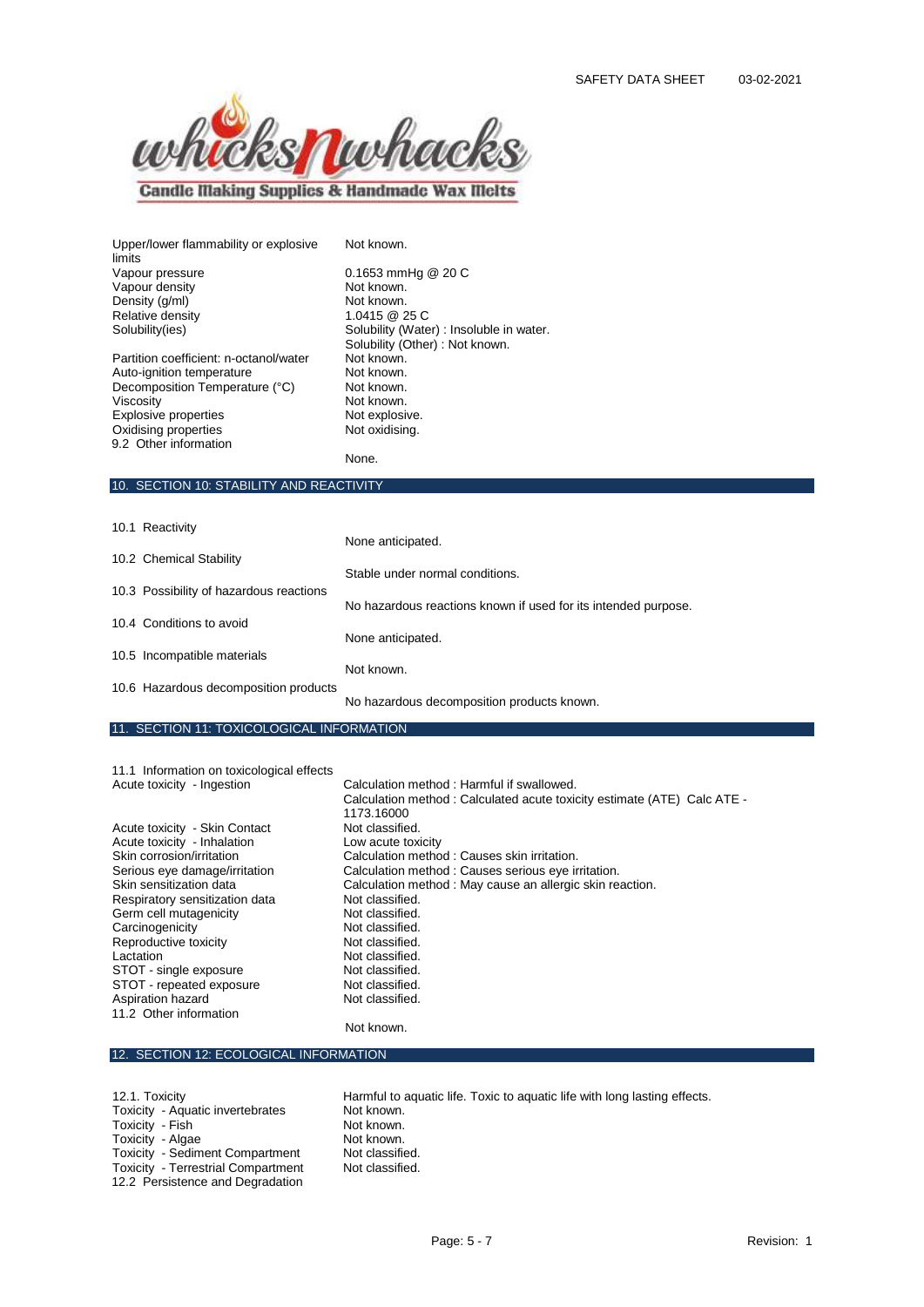

|                                         | Not known.                                                                                                                                                                                                                           |
|-----------------------------------------|--------------------------------------------------------------------------------------------------------------------------------------------------------------------------------------------------------------------------------------|
| 12.3 Bioaccumulative potential          |                                                                                                                                                                                                                                      |
|                                         | Not known.                                                                                                                                                                                                                           |
| 12.4 Mobility in soil                   | Not known.                                                                                                                                                                                                                           |
| 12.5 Results of PBT and vPvB assessment |                                                                                                                                                                                                                                      |
|                                         | Not known.                                                                                                                                                                                                                           |
| 12.6 Other adverse effects              |                                                                                                                                                                                                                                      |
|                                         | Not known.                                                                                                                                                                                                                           |
| 13. SECTION 13: DISPOSAL CONSIDERATIONS |                                                                                                                                                                                                                                      |
|                                         |                                                                                                                                                                                                                                      |
| 13.1 Waste treatment methods            |                                                                                                                                                                                                                                      |
|                                         | Dispose of contents in accordance with local, state or national legislation. Send to<br>a licensed recycler, reclaimer or incinerator. Dispose of this material and its<br>container to hazardous or special waste collection point. |
| 13.2 Additional Information             | Disposal should be in accordance with local, state or national legislation.                                                                                                                                                          |
| 14. SECTION 14: TRANSPORT INFORMATION   |                                                                                                                                                                                                                                      |

Not classified as hazardous for transport.

# 15. SECTION 15: REGULATORY INFORMATION

|                                                                                 | 15.1 Safety, health and environmental regulations/legislation specific for the substance or mixture |
|---------------------------------------------------------------------------------|-----------------------------------------------------------------------------------------------------|
| European Regulations - Authorisations and/or Restrictions On Use                |                                                                                                     |
| Candidate List of Substances of Very<br>High Concern for Authorisation          | Not listed                                                                                          |
| REACH: ANNEX XIV list of substances<br>subject to authorisation                 | Not listed                                                                                          |
| REACH: Annex XVII Restrictions on the<br>manufacture, placing on the market and | Not listed                                                                                          |
| use of certain dangerous substances,<br>mixtures and articles                   |                                                                                                     |
| Community Rolling Action Plan (CoRAP) citral (5392-40-5)                        |                                                                                                     |
| Regulation (EC) N° 850/2004 of the                                              | Not listed                                                                                          |
| European Parliament and of the Council                                          |                                                                                                     |
| on persistent organic pollutants                                                |                                                                                                     |
| Regulation (EC) N° 2037/2000 on                                                 | Not listed                                                                                          |
| substances that deplete the ozone layer                                         |                                                                                                     |
| Regulation (EU) N° 649/2012 of the                                              | Not listed                                                                                          |
| European Parliament and of the Council                                          |                                                                                                     |
| concerning the export and import of                                             |                                                                                                     |
| hazardous chemicals                                                             |                                                                                                     |
| National regulations                                                            |                                                                                                     |
| Other                                                                           | Not known.                                                                                          |
| 15.2 Chemical Safety Assessment                                                 |                                                                                                     |
|                                                                                 | A REACH chemical safety assessment has not been carried out.                                        |

### 16. SECTION 16: OTHER INFORMATION

The following sections contain revisions or new statements:

LEGEND Hazard Pictogram(s)